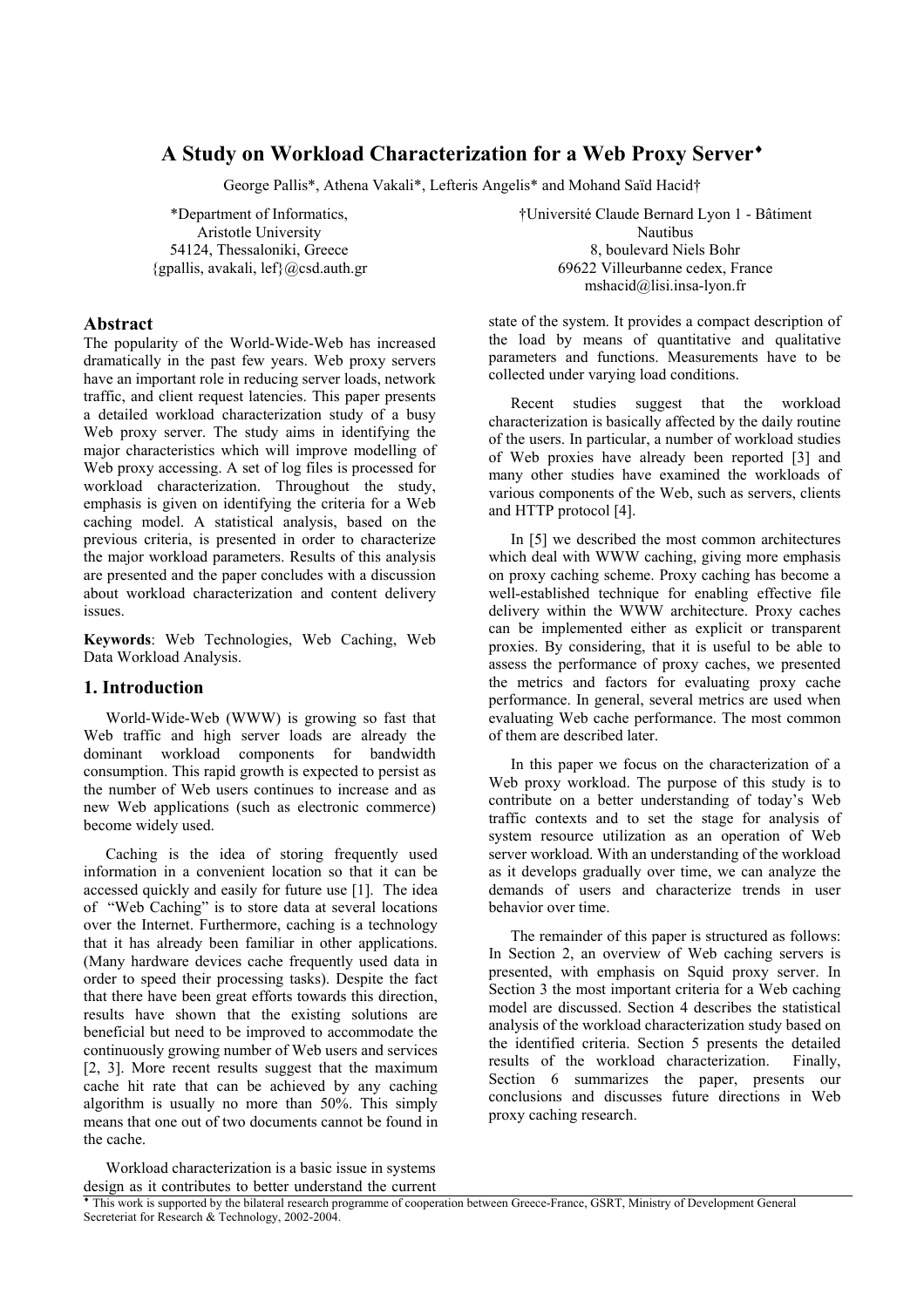## **2. Web Caching Servers**

The purpose of a Web server is to provide an environment for documents' availability to clients who request them. Web caching servers can be configured to record information about all of the requests and service responses as processed by the server. Web caching is implemented by proxy server applications developed to support many users. A Web proxy server is a special type of Web server, since it is a link between clients' browsers and Web servers over the Internet.

### **2.1The Squid Proxy Server**

The Squid software has been developed as a free version of the Harvest software. The Squid proxy server belongs to the second generation of proxy servers. It is a fast single process server (implements its own "threads" in a select-loop) that uses the **Internet Cache Protocol** (ICP) to cooperate with other proxy servers. ICP is primarily used within a cache hierarchy to locate specific objects in sibling caches.

The Squid proxy server has been installed in many academic institutions such as the **Aristotle University** (AUTH) and it is one of the top proxy servers in the Greek Universities. Aristotle University has installed Squid proxy cache for main and sibling caches and supports a Squid mirror site. The data used in our statistical analysis come from this Squid proxy server.

In general, Squid supports log files which are a valuable source of information about Squid workloads and performance. The logs include not only access information, but also system configuration errors and resource consumption (i.e. memory, disk space). There are several log files maintained by Squid. Some have to be explicitly activated during compile time; others can safely be deactivated during run-time. We will give emphasis on store.log and access.log files which deal with our analysis. In Table 1, we present an access.log and a store.log entry that usually consists of (at least) 10 columns separated by one or more spaces:

| Store.log  | Timestamp, File Number, HTTP Reply Code, Date,<br>Lastmod, Expires, Type, Sizes, Read-Len, Method,<br>Kev                  |
|------------|----------------------------------------------------------------------------------------------------------------------------|
| Access.log | Timestamp, Duration, Client Address, Result Codes,<br>Bytes, Request Method, URL, rfc931, Hierarchy<br>Data/Hostname, Type |
| $\sim$     | $\sim$ $\sim$ $\sim$                                                                                                       |

**TABLE 1: Summary of access.log and store.log files**

# **3. Criteria for characterizing a Web Caching Model**

Earlier research efforts have shown that it is not simple to determine a universal model for Web traffic. In any case, it is required to acquire very good knowledge about several Web caching issues and experience in finding mathematical models. As a first step it is very important to decide on the total recording of requests and their statistical analysis. The statistical analysis of proxy data will help to log the capacity of files that were requested by the users and will lead off to a mathematic model. This model will become the base for a new replacement policy.

### **3.1 Identifying user request patterns**

In the past, there have been numerous attempts to deduce a universal model for Web traffic [6, 7, 8]. These are usually based on statistics collected from various servers. The primary goal of such a modeling is to better understand the overall functionality of the Web and to develop synthetic Web workloads. In designing a universal Web caching model it is crucial to estimate access probabilities and predict user request patterner. Therefore, effective Web caching models are based on more than one features. For example, a model is useful for caching when we characterize Web accesses and Web re-accesses. Any methodology must be able to model multiple features adequately. Here, we categorize on earlier research efforts for designing a model for Web caching. More specifically, we identify the factors that are immediately related with characterizing future user accesses. These factors include:

**Size of the documents**: A re-access probability is derived in [8] as a function of cache full size, the number of past accesses and the time since last access. The probability is evaluated by manually fitting an exponential function to empirical data. Let *N* be the total number of different documents and  $D_i$  be the set of

documents accessed at least *i* times, and  $||D_i||$  the size

of the set. The parameter *P(i)= i i D*  $\frac{D_{i+1}}{n}$ , corresponds to

the probability that a document is accessed again after the *i-th* access.  $P_{i=1}(i)$  is a direct indication of the percentage of documents for which caching is useful in any circumstance. If *t* is the time from the last access, *i* is the number of previous access and *s* is the document size, it is estimated that:

$$
P_{r}(i,t,s)=\begin{cases} P_{i=1}(i,s)(1-D(t)) \\ P(i)(1-D(t)) \end{cases},
$$

where  $D(t)$  is the exponential function to empirical data and  $P_r$  is the probability that the document is accessed again in the future.  $P<sub>r</sub>$  is different for each document and is time-dependent. Here, the results have shown that the probability of re-access appears to depend heavily on the size of the documents.

**Number of references**: A mathematical model presented in [6] is based on the distance between successive accesses to cache objects. According to this model, the authors consider a Web server with *N* different documents. Let  $r_t$  be a HTTP request at time  $t$ and let D<sub>t</sub> be the number of the document referenced by an HTTP request at time *t*. It is also defined an LRU stack *stack*, which is an ordering of all N documents. Let *stack*<sub>t</sub> = [D<sub>1</sub>, D<sub>2</sub>, ..., D<sub>N</sub>], where D<sub>1</sub>, D<sub>2</sub>, ...,  $D_N$  are the documents of the server  $(D_1)$  is the most popular document). Whenever a reference is made to a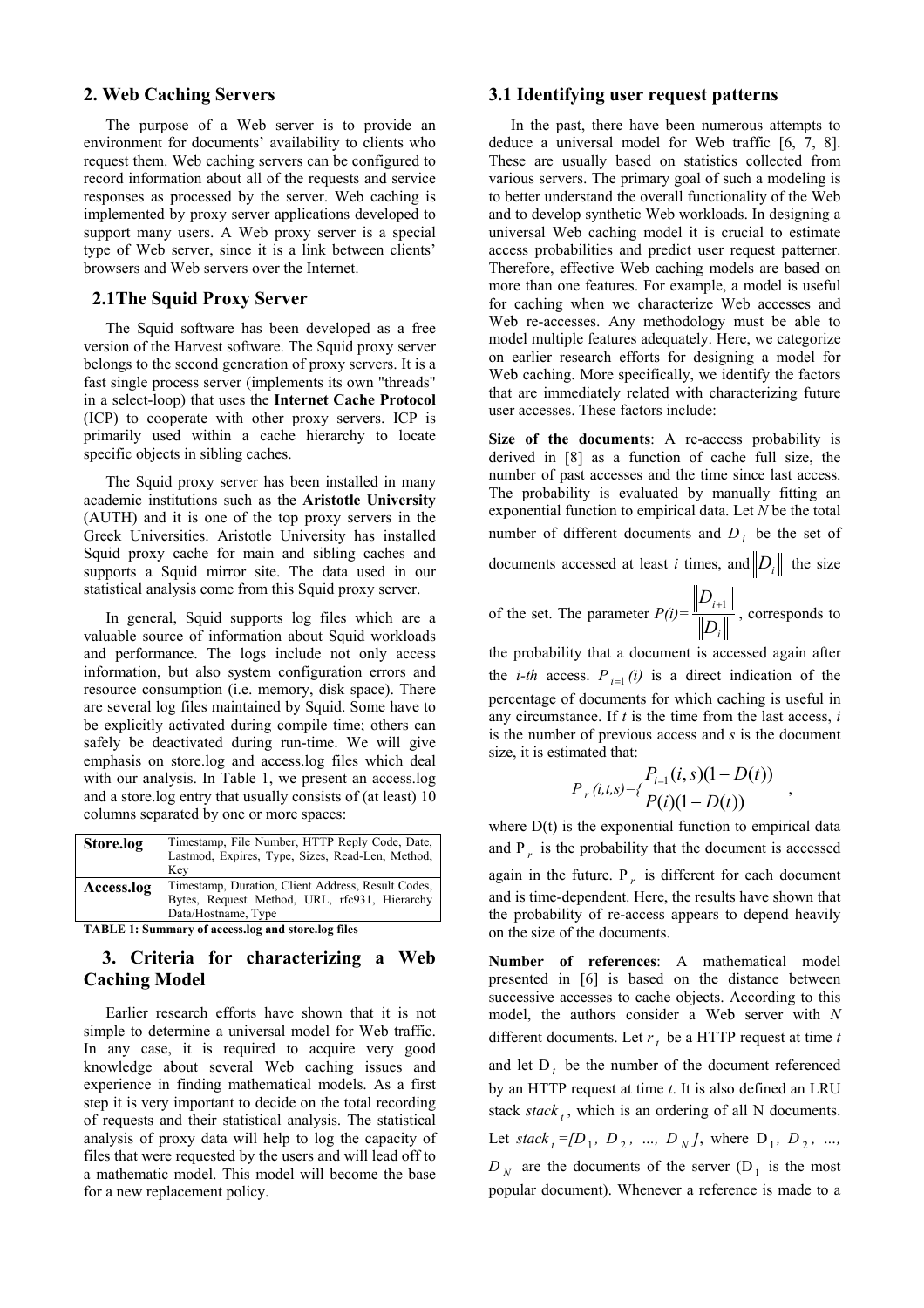document, the stack is updated. Supposing that  $l<sub>t</sub>$  is the stack distance of the document referenced at time *t* and  $r_{t+1}$  = D  $_{dist}$ , we have the following relation:

If  $r_{t+1} = D_{dist}$ , then  $l_{t+1} = dist$ , where *dist* is the distance in *stack* ...

Thus, to any HTTP request the string  $\rho = r_1, r_2, \ldots$ , *r<sub>t</sub>* corresponds to a distance string  $\delta = l_1, l_2, ..., l_t$ . This distance string reflects the pattern in which users request documents from a server. So, this model is mainly based on number of references.

 $(X_2)$ , (3) Number of times it has been accessed  $(X_3)$ , the next  $W_F$  accesses, where  $W_F$  is a defined number, **Size and number of references**: In [7] a logistic regression model is presented as a simple repeatable method of analysis. According to this model, the probability (*P)* of an object to re-access at least once in is given. This model is based on the following predictors: (1) Size of object  $(X_1)$ , (2) Type of object

(4) Time since last access  $(X_4)$ .

The probability  $(P)$  is given from the relation  $P(Y=g)$  $| I, X_1, ..., X_k \rangle = f(z)$ , where *Y* is the binary result of the *ith* access which takes on the value of one or zero, according to whether or not a specific event occurs during the study period. This model depends heavily both on the number of references and on the size of the documents.

### **3.2 Proxy Performance Estimates**

#### **Definition 1**

**Hit Ratio** (HR) is the percentage of the number of requests that are served by the proxy cache content over the total number of requests.

If the objects are homogeneous in size, the above measure may be a reasonable feature of effectiveness, i.e. a high HR reflects an effective cache policy. If the objects are of varying sizes, the byte hit ratio (BHR) is a better performance metric.

#### **Definition 2**

**Byte Hit Ratio** (BHR) is the percentage of the number of bytes that correspond to the requests served by the proxy cache over the total number of bytes requested.

The bandwidth utilization is another significant measure where the obvious objective is to reduce the amount of bandwidth consumed. It is the percentage of available bandwidth used over a given time interval. Another criterion for Web caching model is the average speedup in retrieving documents, which is achieved by the cache and it is also discussed in [8]. In general, the retrieval time of a given document *d* of size  $s_d$  depends on its presence in cache. We can make here a distinction between cached and non cached documents. For cached

documents the retrieval time is *d d B*  $\frac{S_d}{P}$ , where  $B_d$  is the

actual bandwidth between the cache and the client. For no-cached documents (the document must be fetched from the origin server) the retrieval time is

 $min(B_d, b_d)$ *d*  $B_d$ ,*b*  $\frac{S_d}{P}$ , where  $b_d$  is the actual bandwidth to the server providing the document. In most of the cases the clients have a high bandwidth to the proxy. So, we can assume that  $b_d \ll B_d$ . After some analysis it is estimated in [21] that

$$
Speedup = \frac{1}{(\overline{b}/\overline{B})BHR + 1 - BHR} \approx \frac{1}{1 - BHR}
$$
  
because  $\overline{b} \ll \overline{B}$ .

From the final equation we observe that a high BHR reflects to a high average speedup in retrieving documents, which is achieved by the cache.

In [5] we described the most common metrics and factors for evaluating proxy cache performance. Here, we presented more metrics in order to deduce a universal model for Web traffic. These metrics can be classified into three categories: (1) Re-access probabilities, (2) Distances between successive accesses, (3) Cache's Speed-up.

These metrics are highly depended on other factors such as the size and the type of the objects, the byte hit rate, the time since last access and the number of references. For example the average speedup, which is achieved by the cache, is depended on the byte hit rate.

# **4. Statistical Analysis and Model Definition**

This section describes the statistical analysis of the workload characterization study based on the criteria presented in the earlier section. The present paper uses the access logs data from AUTH cache installation for experimentation. Due to the extremely large access logs created by the proxy, we needed to separate the period which we collected the data into three different time periods. We selected three weeks randomly, a necessary convention, due to storage constraints and to ensure that our workload analyses could be completed in a reasonable amount of time. Despite these gaps in the data set, we have a relatively complete view of the proxy workload for an extended period of time. Analytically, these logs were collected on a daily basis from  $4<sup>th</sup>$  February until 11<sup>th</sup> February and from  $4<sup>th</sup>$  March until  $11<sup>th</sup>$  March and finally from  $1<sup>st</sup>$  April until  $8<sup>th</sup>$  April 2001. The statistical package "SPSS 10.0" and a few Perl scripts are the tools which we mainly used for this analysis.

As referred in previous sections, each entry in an access log contains information on a single request received by the Squid proxy from a client. However, not all information of interest is available in the access log files. Table 2 contains the summary of the statistics for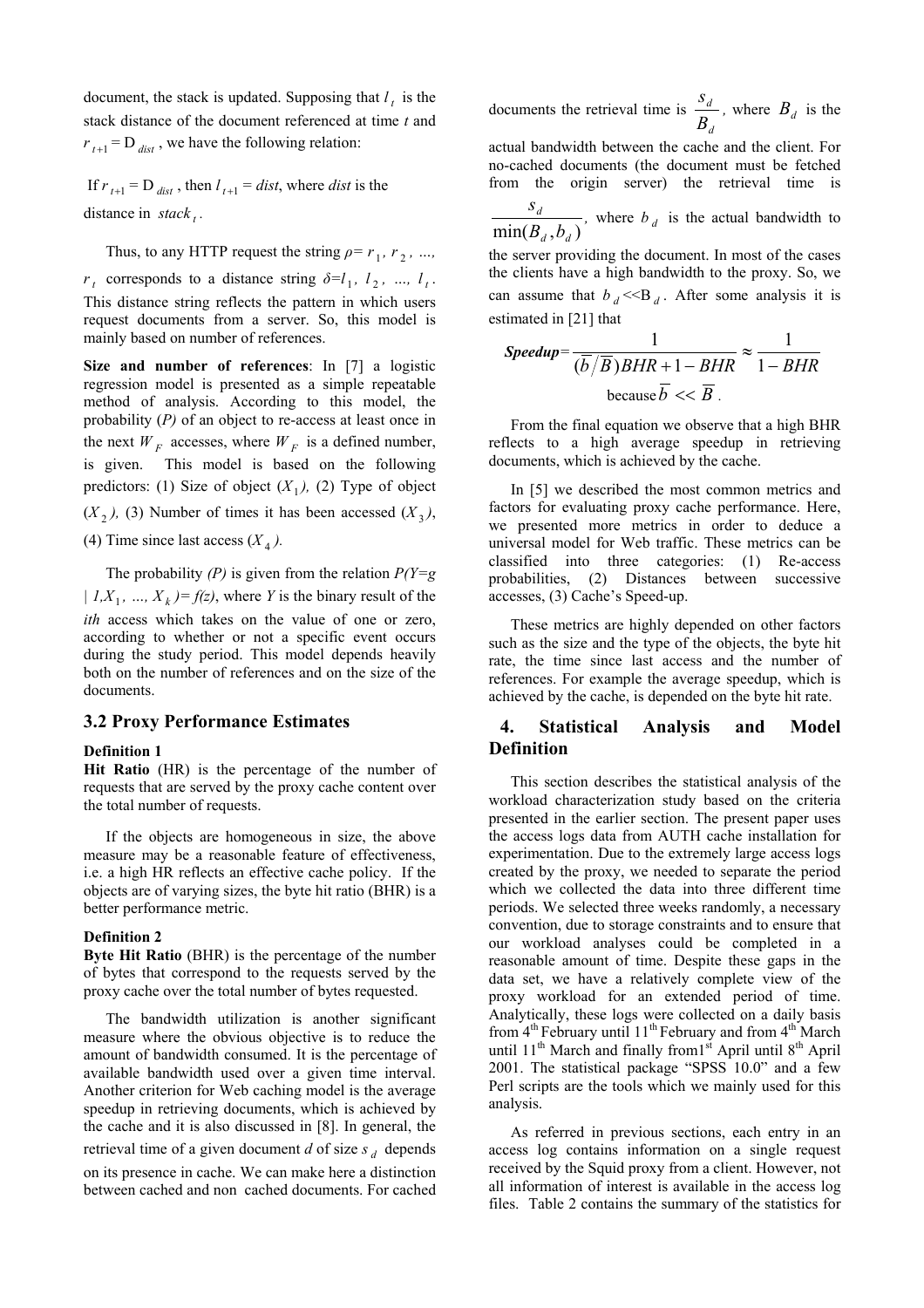the raw data sets used. The access logs contain a total of 4850661 requests for a total of 39.9 GB content data. Finally, the Squid's cache size is among 30 GB and 50 GB.

| Access log<br>duration | 4-11 February<br>2001 | 4-11 March<br>2001 | 1-8 April<br>2001 |
|------------------------|-----------------------|--------------------|-------------------|
| Total                  | 1508620               | 2130403            | 1211638           |
| Requests               |                       |                    |                   |
| <b>Total Content</b>   | $13.5$ GB             | $17.3 \text{ GB}$  | $9.1$ GB          |
| Data                   |                       |                    |                   |

**TABLE 2: Summary of access log data** 

### **4.1 Protocols**

Our first analysis focuses on the protocol (e.g. HTTP, FTP, SSL) of each URL in the data set. Table 3 shows that HTTP is the dominant protocol, accounting for over 98% of all requests and almost 93% of the content data. The only other protocol responsible for any significant amount of activity is FTP. In spite the fact that FTP have been seen in only 0.2% of requests, it accounted for a large amount of the total content data. The primary purpose of FTP in this workload is to provide clients quick access to very large files.

|                                                                        | <b>TCP</b>         | <b>TCP BYTES</b>     |  |
|------------------------------------------------------------------------|--------------------|----------------------|--|
| Protocol                                                               | # Requests $(\% )$ | Content Data $(\% )$ |  |
| <b>HTTP</b>                                                            | 1481424 (98.9%)    | 12489.02 MB (93%)    |  |
| SSL.                                                                   | 13790 (0.9%)       |                      |  |
| <b>FTP</b>                                                             | $2769(0.2\%)$      | 963.54 MB (7%)       |  |
| <b>TADI</b> F 2. Dreakdown of requests by protocol for the time period |                    |                      |  |

**TABLE 3: Breakdown of requests by protocol for the time period between 4/3/01 and 11/3/01** 

## **4.2 Analysis of Document Types and Result Codes**

In order to infer more results from the access.log data, the access logs need some kind of "clean-up" before analysis can be performed. Each entry in an access log contains information on a single request received by the proxy. As a first step, we filtered the raw Squid access logs by removing four fields of each request. More specifically, we removed the IP address of the connecting client, the requested URL, the *rfc931* field and the hierarchy data/hostname field. We kept the time of the request, the number of bytes that delivered to the client, the result codes, the content type of the objects, the request methods and finally the elapsed time of the request.

In order to process the remaining information we made a coding of data in access logs according to their characteristics. Specifically, we classified the types of files being requested by clients. We placed each file into one of seven categories: (1) Application Files, (2) Audio Files, (3) Image Files, (4) Text Files, (5) Video Files, (6) Query Files, (7)All Others. The 'All others' category contains all files that could not be classified based on their extension, although they could belong in one of the defined categories.

Secondly, we categorized the result codes into three categories: (1) MISS, (2) DENIED, (3) HIT.

Subsequently, we used the following attributes:

 $X_1$  = size of each document *s d* (in bytes)

 $X<sub>2</sub>$  = type of document with the following categories:

1:Image files, 2:Text files, 3:Audio files, 4:Application files, 5:Video files, 6:Query files, 7:All others files

Table 4 shows the results of the file type analysis for the requests. This table shows also the size of all transfers from the proxy for the above mentioned period.

| <b>Type of File</b>         | # Requests           | <b>Content Data</b>      | <b>Hit</b><br>Rate | <b>Byte</b><br><b>Hit</b> |
|-----------------------------|----------------------|--------------------------|--------------------|---------------------------|
|                             | (%)                  | (%)                      |                    | Rate                      |
| Application<br><b>Files</b> | 107635(5%)           | 6182.11 MB<br>$(35.7\%)$ | 18%                | $~10^{-4}$                |
| <b>Audio Files</b>          | $1076(-0\%)$         | 15.06 MB<br>$(\sim0\%)$  | 27%                | 13%                       |
| <b>Image Files</b>          | 1016757<br>(48%)     | 3540.76 MB<br>$(20.4\%)$ | 60%                | 41%                       |
| <b>Text Files</b>           | 90758 (4%)           | 888.32 MB<br>$(5.1\%)$   | 34%                | 24%                       |
| Video Files                 | $1211(-0\%)$         | 1091.81 MB<br>$(6.3\%)$  | 20%                | 11%                       |
| <b>Query Files</b>          | 716746<br>$(33.8\%)$ | 2186.88 MB<br>$(12.6\%)$ | 2%                 | 6%                        |
| <b>All Others</b>           | 183359<br>$(9.2\%)$  | 3414.81 MB<br>$(19.9\%)$ | 29%                | 17%                       |
| <b>TADID AIL.</b>           | $\sim$ $\sim$        |                          | $\mathbf{r}$       | .                         |

**TABLE 4:Unique file size information for the time period between 4/3/01 and 11/3/01** 

These results indicate that images and queries files account for most of the requests. Another observation from these results is that there does not appear to be a significant number of requests for multimedia files (video and audio). This may be due in part to a lack of multimedia objects on popular Web sites.

Additionally, image and application files account for just over half of the content data transferred from the proxy to the clients. We can observe, also, that the percentage of image and text files are less than the percentage of requests that these types receive. This is because the most of the text and image files are quite small. The image files have also very high hit rate and byte hit rate. On the other hand, the transfer of larger file types such as video impacts the content data heavily. While these types make up only 0.1% of the requests, they accounted, the most times, for 10 % of the content data traffic.

# **4.3 Hit Rate and Byte Hit Rate Evaluation**

In general, several metrics are used when evaluating Web cache performance. The most common of them were described analytically in the previous sections. In order to determine the proxy cache hits and misses, we should examine the proxy and the origin server response codes.

| Period<br>of time    | Hit<br>Rate | <b>Byte</b><br>Hit<br>Rate | <b>Miss</b><br>Rate | <b>Byte</b><br><b>Miss</b><br>Rate | <b>Denied</b><br>Rate | <b>Byte</b><br><b>Denied</b><br>Rate |
|----------------------|-------------|----------------------------|---------------------|------------------------------------|-----------------------|--------------------------------------|
| $4/2/01-$<br>11/2/01 | $50.2\%$    | 20.6%                      | 49.4%               | 79.3%                              | $0.4\%$               | $0.1\%$                              |
| $4/3/01-$<br>11/3/01 | 34.9%       | 16%                        | 64.6%               | 83.5%                              | 0.5%                  | 0.5%                                 |
| $1/4/01-$<br>8/4/01  | 49.7%       | 16%                        | 49.5%               | 83.3%                              | 0.8%                  | 0.7%                                 |

 **TABLE 5: Summary of result codes**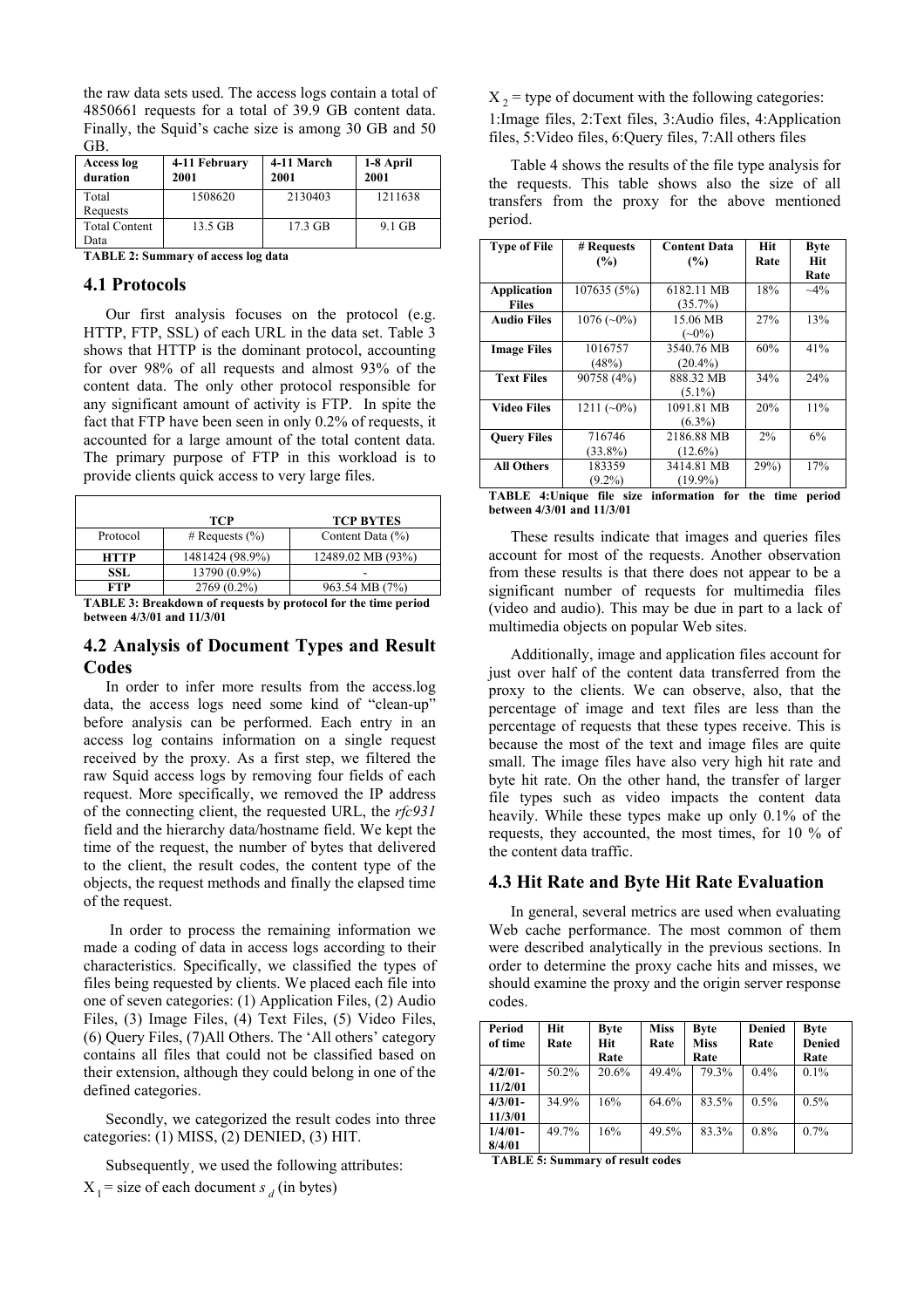Earlier, in Section 3 we identified that the speedup in retrieving documents (achievable with a cache) can be expressed as

$$
Speedup = \frac{1}{1 - BHR}
$$

So, in our data collection sets, we result in *Speedup=1.26 (BHR=0.206)* for the first period and *Speedup=1.19 (BHR=0.16)* for the other periods of time.

## **5.Experimentation – Results**

#### **5.1 Zipf-Law distribution**

In several earlier research efforts it has been observed that the relative frequency with which documents are requested follows Zipf's law [9]. Consider a cache that receives a stream of requests for Web documents. Let *N* be the total number of Web documents in the universe. Let all the documents be ranked in order of their popularity where document *d* is the  $d^{th}$  most popular document. Zipf's law states that the relative probability of a request for the  $d^{th}$  most popular document is proportional to  $Q/d^a$ , with  $0 \le a \le 1$ , where *Ω* is a normalizing constant and is defined as

$$
\mathbf{Q} = \left(\sum_{d=1}^N \frac{1}{d^a}\right)^{-1}
$$

The strict Zipf's law has *a=1*.

| <b>Parameters of Zipf-like Distribution</b> | Values   |
|---------------------------------------------|----------|
| <b>Total Request of Objects</b>             | 1505517  |
| <b>Total Unique Objects</b>                 | 95294    |
|                                             | 957.746  |
|                                             | $-0.617$ |

**TABLE 6: Parameters of Zipf-like distribution** 

After some analysis, Table 6 results that the request distribution does not follow the strict Zipf's law because *α<0*. Another result of this analysis, is that the percentage of the total unique objects to the total request objects is 6.3%. Unique objects are the objects that are requested only once during the observed time.

#### **5.2 File Size Distribution**

Figure 1 shows the cumulative file size distribution. Most files appear to be larger than 1000 bytes. Figure 5 shows that the distribution of file sizes is heavy-tailed. A distribution is considered to be heavy-tailed if the asymptotic shape of distribution is hyperbolic [10]. According to this paper, the simplest heavy-tailed distribution is the *Pareto* distribution.



**FIGURE 1: Distribution of File Sizes** 

#### **5.3 Time Analysis**

A characteristic registered in log files is the timestamp, which logs the time when the client socket is closed. The format is "Unix time" (seconds since Jan 1, 1970) with millisecond resolution. Here we focus on the time between current time and when the client socket is closed. Firstly, we compute the *difftime <sup>i</sup> ,* which is defined as

*difftime <sup>i</sup>* = *time <sup>i</sup>* – *time <sup>i</sup>*−<sup>1</sup>

where the *time i* represents the time when the client socked is closed. The  $time_{i-1}$  returns the previous value of the variable *time i*. We examined various probabilities distributions and found out that when taking the logarithm of *difftime* (ln(*difftime)*), it appears to follow the normal distribution quite closely. Figure 2 depicts this observation. Figure 2 is a Q-Q Plot, which is a well-known graphical diagnostic for the goodness-offit of a variable to the normal distribution. As the points cluster around the straight line, we can conclude that the variable ln(*difftime)* follows a normal distribution.



**FIGURE 2: Distribution of ln(difftme)** 

#### **6. Conclusions – Future Work**

The WWW can be considered as a large distributed information system that provides access to shared data objects. While the Web continues its exponential growth, researches have shown that the size of static pages increases approximately 15% per month, and Web users are suffering from network congestion and